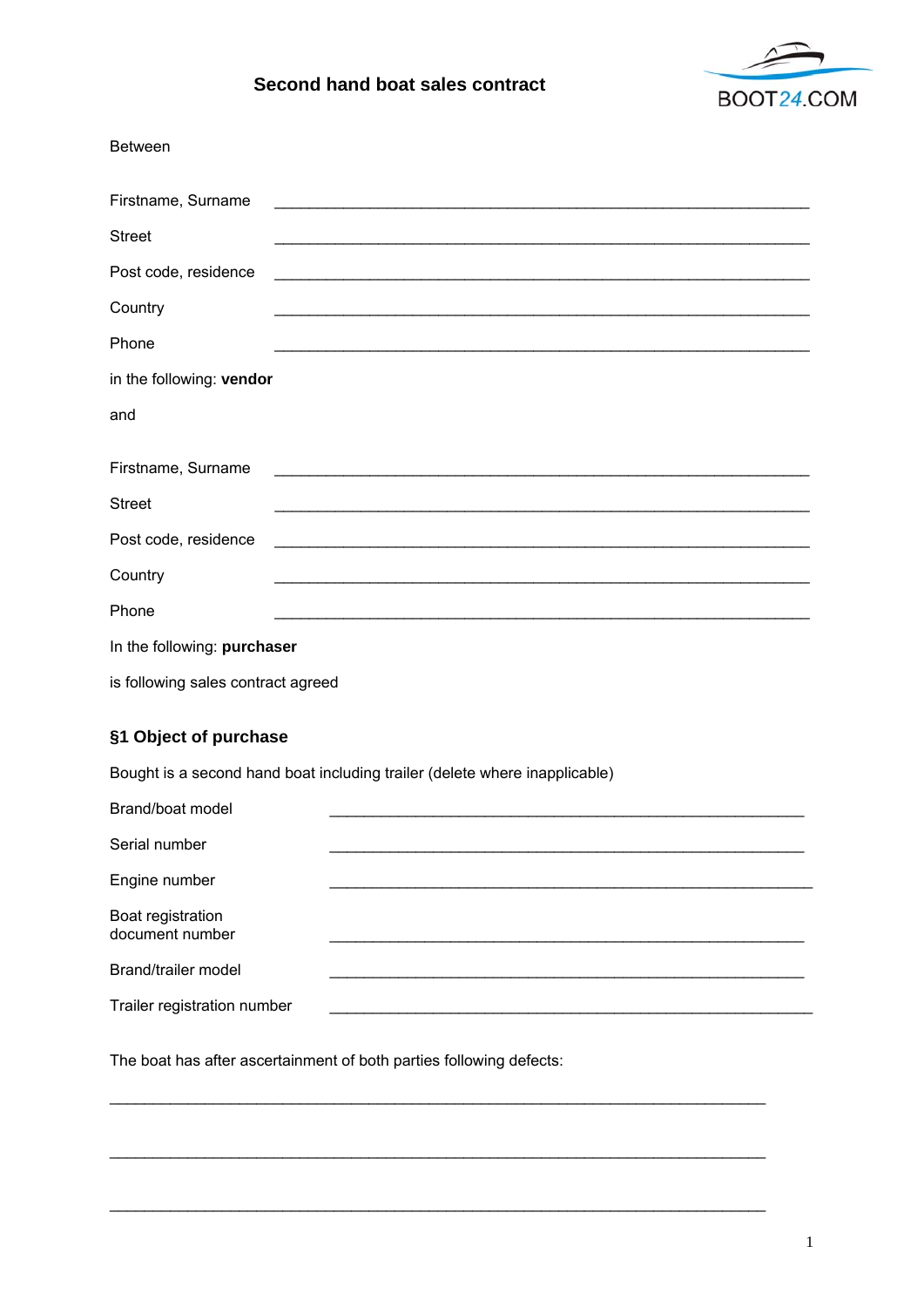

| Lenght:<br>the control of the control of the control of the control of<br>Sail area::<br>the control of the control of the control of the control of the<br>Year of<br>construction:<br>the control of the control of the control of<br>KW/PS: | Sail number:<br>the control of the control of the control of the control of the control of<br>Weight::<br>Engine type:<br>Year of construction<br>engine:                                                 |
|------------------------------------------------------------------------------------------------------------------------------------------------------------------------------------------------------------------------------------------------|-----------------------------------------------------------------------------------------------------------------------------------------------------------------------------------------------------------|
| 2. Trailer                                                                                                                                                                                                                                     |                                                                                                                                                                                                           |
| Trailer:<br><u> 1980 - Johann Barn, mars ann an t-Amhair an t-A</u><br>Manufacturer:<br>MOT:<br>the control of the control of the control of the                                                                                               | Year of<br>construction:<br>Type:<br><u> 1989 - Johann John Stone, market fransk politiker (d. 1989)</u><br>Allowed weight.<br>the control of the control of the control of the control of the control of |
| 3. The second hand boat is vended with following equipment:                                                                                                                                                                                    |                                                                                                                                                                                                           |
| § 2 Purchase price                                                                                                                                                                                                                             |                                                                                                                                                                                                           |
|                                                                                                                                                                                                                                                |                                                                                                                                                                                                           |
| The purchase price amounts _______________________                                                                                                                                                                                             | £                                                                                                                                                                                                         |
| Amount in words: <u>Amount in words:</u>                                                                                                                                                                                                       |                                                                                                                                                                                                           |
| Value added tax amounting to _____% is accounted? no                                                                                                                                                                                           |                                                                                                                                                                                                           |

## **§ 3 Miscellaneous**

a) Ship mortgage

Debit through a ship mortgage (only possible if the boat is listed in the home port county court register of shipping).

A mortgagees notarial acquittance is forwarded/ the vendor commits himself to have a notarial acquittance at his own expense (delete where inapplicable).

b) Reservation of proprietary rights

Until the complete purchase price is payed the second hand boat remains the vendors property.

c) Defect as to quality guarantee

The defect as to quality guarantee is excluded, as far as private sales are concerned.